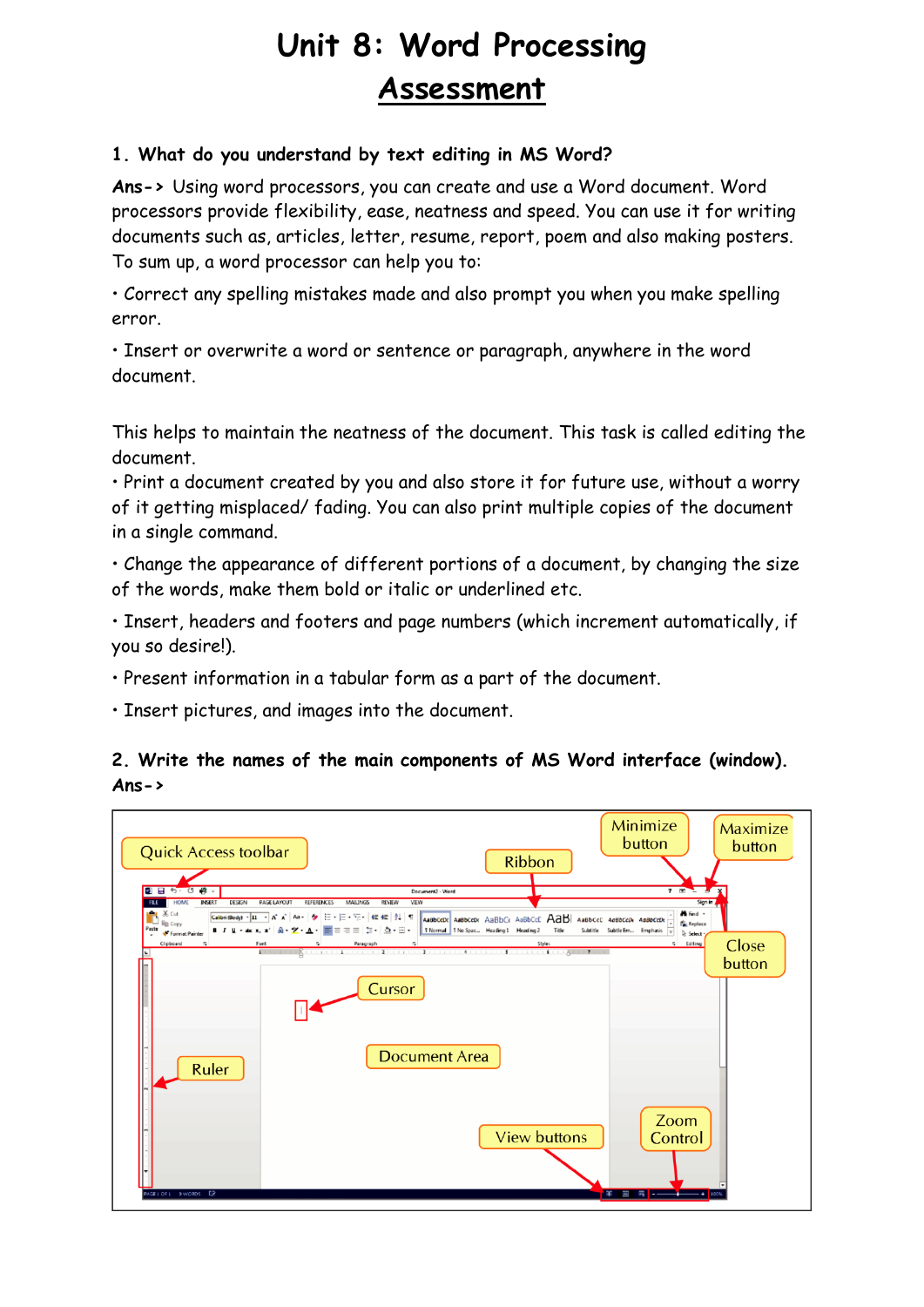#### **3. How will you open an existing document in MS Word?**

**Ans->** Click on Start > Microsoft Office 2013 > Word 2013

In MS Word, Click on File > Open > Browse…

In the dialog box, locate the desired file and click on Open button.

## **4. What is the advantage of Find and Replace tool?**

**Ans->** In a document you may want to search for a specific character, word or a phrase. Instead of going through the complete document, you can use the Find feature. The Find feature can be used to search for all the occurrences of a given word or phrase. The replace feature can be used to replace existing text with a new text.

## **5. Name any five Font families (types).**

**Ans->** Goergia Arial Impact Times New Roman Calibri

## **6. How is Spelling and Grammar checking tool useful?**

**Ans->** While typing the text, if any word is misspelled, a red wavy line will appear under it.

Using the spelling check tool, all the spellings and grammatical mistakes that may have occurred while typing, can be rectified and corrected. This tool helps finding put mistakes and replacing them with the suitable suggested correction in an easier and efficient way. It saves a lot of time.

## **7. Why do we need to present some content with Bullets & Numbering? Give an example.**

**Ans->** Summarising the key points in a bullet form has following advantages: a. Main essence of the text is captured in simple bullets.

b. Easier for reader to grasp and understand.

c. The main features of the subject can be highlighted easily.

d. It is easier for the reader to follow the sequence of events or steps.

## **8. Describe various text alignments in brief?**

## **Ans->**

**Left align:** Aligns the text towards left margin.

**Right align:** Aligns the text towards right margin.

**Center align:** Arranges the text aligned in the center of the page.

**Justify:** Distributes the flow of text so that it is arranged at an even distance form left and right margins.

#### **9. Name the different ways in which a document can be viewed. Ans->**

- Read Mode • Web Layout View • Draft View
- Print Layout View • Outline View

## **10. Describe the terms: Row, Column, Cell in a table.**

**Ans-> Tables** are used to represent a given data in the form of rows and columns. A **row** is the horizontal series of cells in a table.

A **column** is the vertical series of cells.

The intersection of a row and a column makes a rectangular box called a **cell**.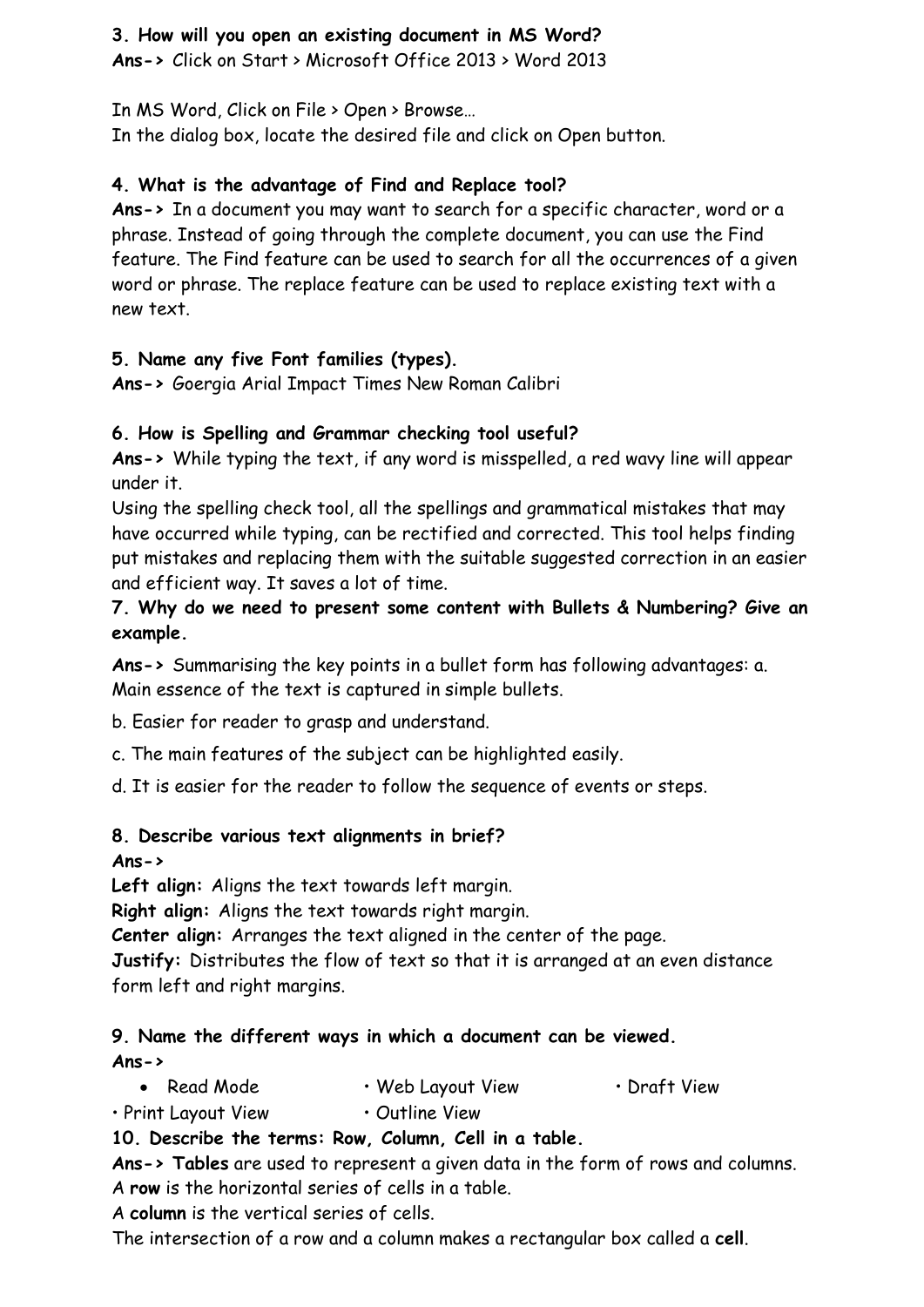#### **11. What do you mean by merging cells?**

**Ans->** Merging cells means combining two or more cells into a one cell.

#### **12. What do you mean by splitting cells?**

**Ans->** Dividing a single cell into multiple cells is called Cell splitting.

#### **13. What is soft copy and hard copy?**

**Ans->** A document saved on the computer is called a soft copy and its printed copy is called hard copy.

#### **10. What do you understand by alignment? Name its types.**

**Ans->** Alignment refers to the position of the text with respect to page margins. There are four types of text alignment in MS Word: Align Left, Center, Align right and Justify. By default, the text is left aligned.

|    | <b>TEST YOUR KNOWLEDGE </b>                                                       |          |  |  |
|----|-----------------------------------------------------------------------------------|----------|--|--|
| 1. | WYSIWYG stands for:                                                               |          |  |  |
|    | What you share is what you gain<br>a.                                             |          |  |  |
|    | What you share is what you get<br>b.                                              |          |  |  |
|    | What you see is what you gain<br>c.                                               | Ans-a    |  |  |
|    | None of these<br>d.                                                               |          |  |  |
| 2. | WYSIWIG refers to the fact that:                                                  |          |  |  |
|    | Print out will be exactly as document is seen on screen.<br>a.                    |          |  |  |
|    | Print out will be exactly like the document scanned.<br>b.                        | Ans- a   |  |  |
|    | Scanned document will look exactly similar on screen also.<br>c.                  |          |  |  |
|    | All of these<br>d.                                                                |          |  |  |
| 3. | Which group of Home tab has options to apply bullets in MS Word document?<br>Font |          |  |  |
|    | a.                                                                                |          |  |  |
|    | Paragraph<br>b.<br>Style                                                          | Ans-b    |  |  |
|    | C.<br>d.<br>Layout                                                                |          |  |  |
| 4. | Below a mis-spelt word a wavy line appears in MS Word.                            |          |  |  |
|    | Red<br>a.                                                                         | Ans- a   |  |  |
|    | Green<br>b.                                                                       |          |  |  |
|    | Pink<br>c.                                                                        |          |  |  |
|    | Black<br>d.                                                                       |          |  |  |
| 5. | tab allows spell chack and grammar in the document.                               |          |  |  |
|    | Home<br>a.                                                                        |          |  |  |
|    | b.<br>Design                                                                      | Ans-d    |  |  |
|    | References<br>c.<br>Review                                                        |          |  |  |
|    | d.                                                                                |          |  |  |
| 6. | Find and Replace dialog box is displayed by pressing:                             |          |  |  |
|    | $Ctrl + F$<br>a.                                                                  |          |  |  |
|    | $Ctrl + R$<br>b.                                                                  | Ans- $C$ |  |  |
|    | $Ctrl + H$<br>C.                                                                  |          |  |  |
|    | d.<br>$Ctrl + X$                                                                  |          |  |  |
|    | For setting the font size 13 in MS Word document, you need to:                    |          |  |  |
|    | Open font drop-down and select size 13.<br>a.                                     |          |  |  |
|    | Click on Increase or Grow Font button.<br>b.                                      | Ans-d    |  |  |
|    | Click on Decrease or Shrink Font button.<br>C.                                    |          |  |  |
|    | Type 13 in the Font drop-down textbox and press Enter key.<br>d.                  |          |  |  |
| 8. | Pressing Ctrl+E aligns the selected text in _____________.                        |          |  |  |
|    | Left<br>a.                                                                        |          |  |  |
|    | b.<br>Center                                                                      | Ans-b    |  |  |
|    | Right                                                                             |          |  |  |
|    | c.                                                                                |          |  |  |

d. None of these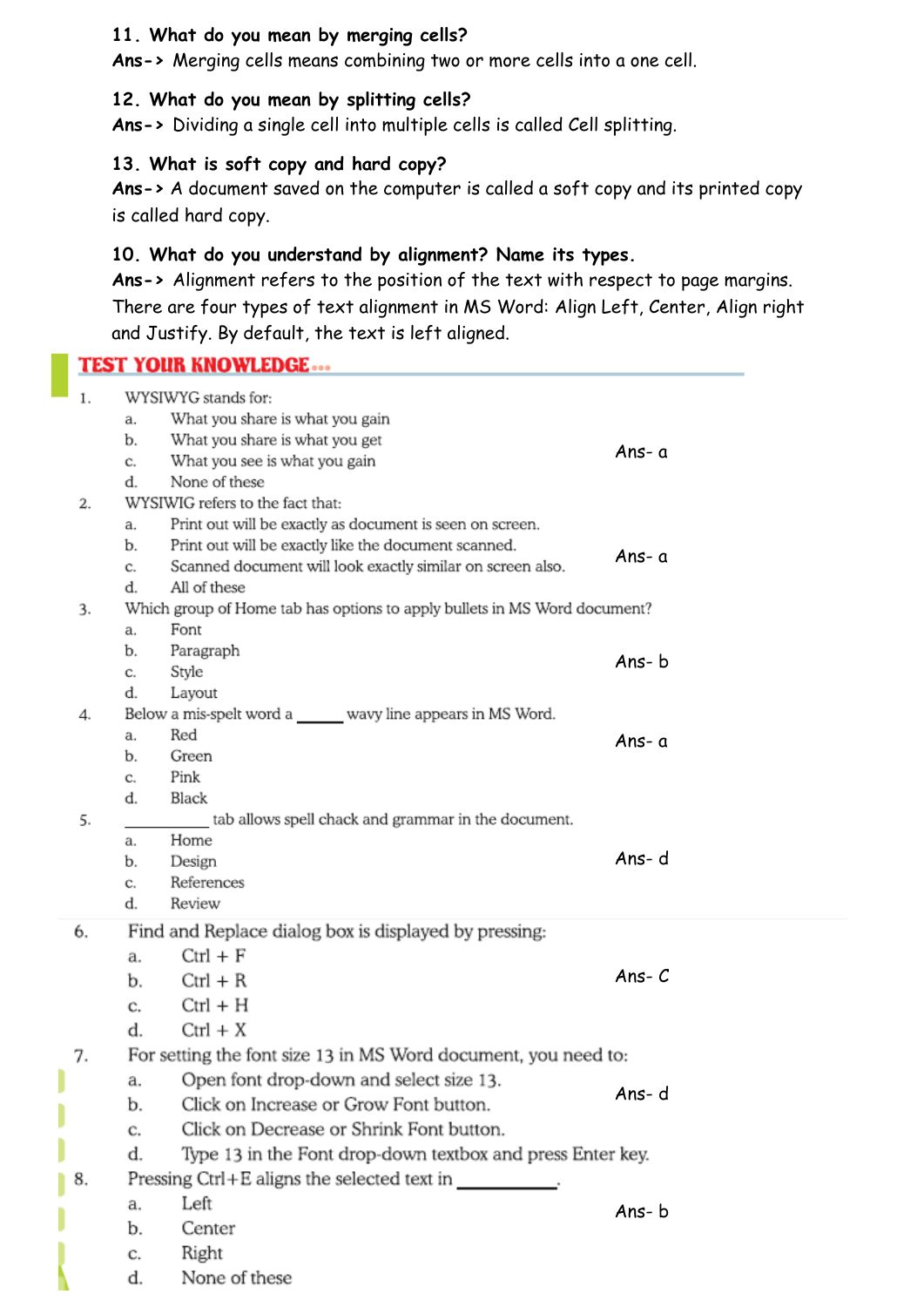| 9.  | Which view is best suited to review the document in MS Word?                                                                                |                             |          |  |  |
|-----|---------------------------------------------------------------------------------------------------------------------------------------------|-----------------------------|----------|--|--|
|     | a.                                                                                                                                          | Review mode view            |          |  |  |
|     | b.                                                                                                                                          | Outline view                |          |  |  |
|     | C.                                                                                                                                          | Draft view                  | Ans-a    |  |  |
|     | d.                                                                                                                                          | Web layout view             |          |  |  |
| 10. | Ravi pressed Ctrl+Home in his MS Word document. Then he gave print command with<br>Print Range as Current Page, which page will be printed? |                             |          |  |  |
|     | a.                                                                                                                                          | Last page                   |          |  |  |
|     | b.                                                                                                                                          | First page                  | Ans-b    |  |  |
|     | C.                                                                                                                                          | All pages                   |          |  |  |
|     | d.                                                                                                                                          | Selected text only          |          |  |  |
| 11. | Using _________tab, cells of an MS Word table can be merged or split.                                                                       |                             |          |  |  |
|     | a.                                                                                                                                          | Layout                      |          |  |  |
|     | b.                                                                                                                                          | Design                      | Ans-a    |  |  |
|     | c.                                                                                                                                          | Format                      |          |  |  |
|     | d.                                                                                                                                          | None of these               |          |  |  |
| 12. | In an MS Word table, a cell can be split into:                                                                                              |                             |          |  |  |
|     | a.                                                                                                                                          | Two or more columns         |          |  |  |
|     | b.                                                                                                                                          | Two or more rows            | Ans- $C$ |  |  |
|     | c.                                                                                                                                          | Both a) and b)              |          |  |  |
|     | d.                                                                                                                                          | Cells cannot be split       |          |  |  |
| 13. | What is the default text separator while converting an MS Word table to text?                                                               |                             |          |  |  |
|     | a.                                                                                                                                          | Space                       |          |  |  |
|     | b.                                                                                                                                          | Comma                       | Ans-d    |  |  |
|     | c.                                                                                                                                          | Semicolon                   |          |  |  |
|     | d.                                                                                                                                          | Tab                         |          |  |  |
| 14. | In Borders and Shading dialog box of MS Word, which option allows applying border<br>around paragraph or around page?                       |                             |          |  |  |
|     | а.                                                                                                                                          | Apply to drop-down list     |          |  |  |
|     | b.                                                                                                                                          | Apply to check boxes        | Ans-a    |  |  |
|     | c.                                                                                                                                          | Apply border drop-down list |          |  |  |
|     | d.                                                                                                                                          | Apply border check boxes    |          |  |  |
| 15. | Which component of MS Word window helps in setting tabs in the document/                                                                    |                             |          |  |  |
|     | a.                                                                                                                                          | Title bar                   |          |  |  |
|     | b.                                                                                                                                          | Status bar                  | Ans-d    |  |  |
|     | C.                                                                                                                                          | Menu bar                    |          |  |  |
|     | d.                                                                                                                                          | Ruler                       |          |  |  |
| 16. | How many types of tabs you can set in an MS Word document?                                                                                  |                             |          |  |  |
|     | a.                                                                                                                                          | 5                           |          |  |  |
|     | b.                                                                                                                                          | 3                           | Ans-b    |  |  |
|     | c.                                                                                                                                          | 4                           |          |  |  |
|     |                                                                                                                                             |                             |          |  |  |

d.